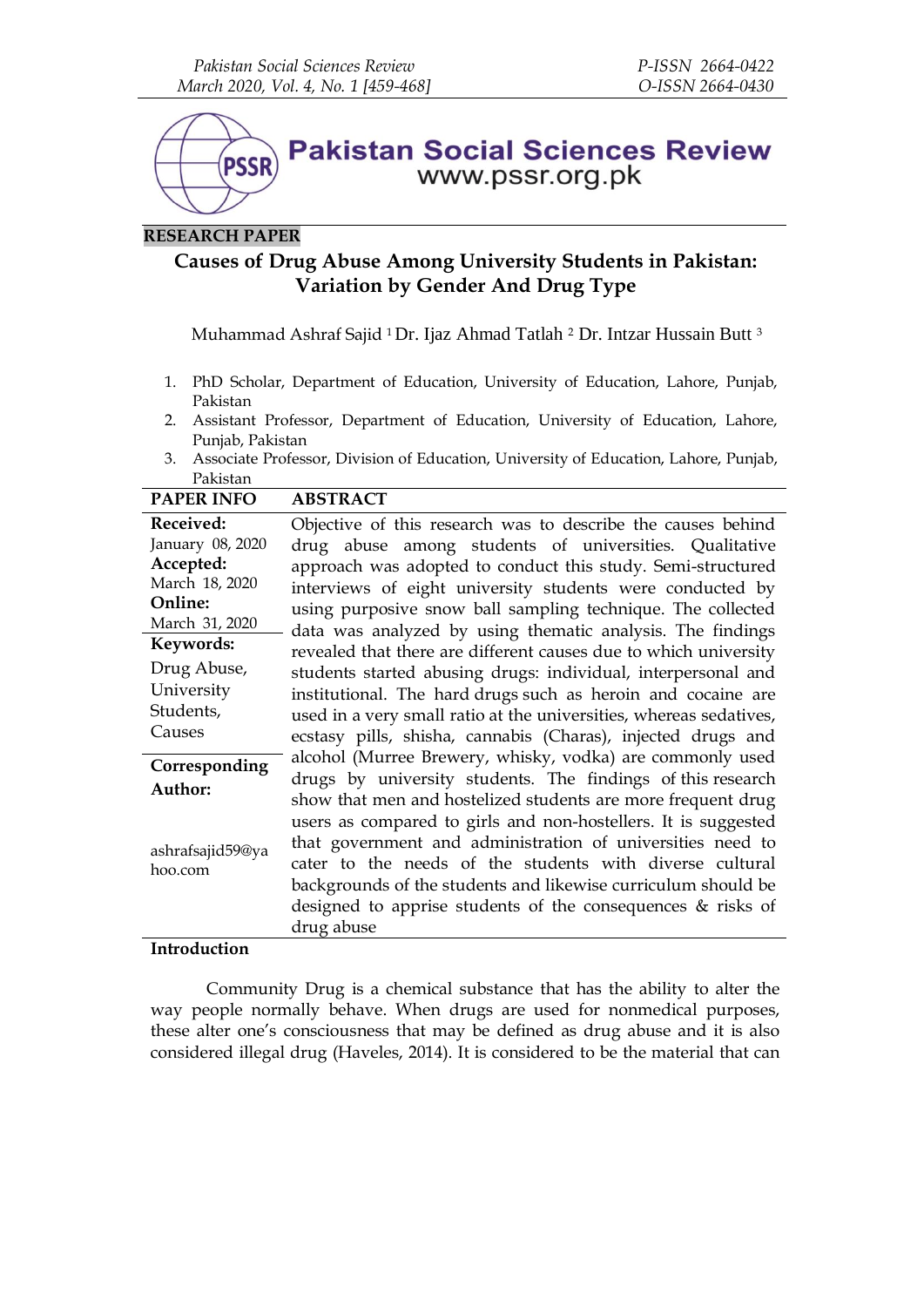change the emotional or physical state of someone. It leads to abnormality if it is used repeatedly. Medical drugs can also be abused when we use them without the prescription of a doctor (Nessa, Latif, Siddiqui, Hussain & Hossain, 2008; Possi, 2018). Abuse of drugsis one of the critical issues currently faced by Pakistan. It is quite worrisome that theratio of the drug abusersis increasing day by day despite all theremedial efforts made by government to get rid of this problem. This problem is badly affecting the life of common people, and on the other side it is becoming a big hurdle inthe socio economic development of the country.

In Pakistan there are nine million people who are not just taking drugs but have become addicts, in which about two million range between the age of 15 to 25 years. The increasing number of such people especially, young people who are college and university has resulted in serious social and health implications (Khan, 2016).The drugswith the potential for dependence,that change neurons of brain which manipulate happiness or reward.Along with these tobacco is frequent used by both girls and boys throughout the world(NIH, 2018). The most common and well known drugs include tobacco, alcohol, opium, cannabis, hallucinogens, stimulants, sedatives, Amphetamines and Cocaine. Tobacco is the most common drug used worldwide by both genders all over the world(Hindocha, Freeman, Ferris, Lynskey, &Winstock, 2016).Media has enhanced the use of cogitate among girls and its use is increasing day by day now(Gilmore, et al., 2004).

Pakistan is also suffering the drug problem despite its orthodox and conservative people. Since its emergence Pakistan is having very liberal laws about drugs. Its main cities were having the vogue of drinking alcohol till the mid of 1970's but the Bhutto regime prohibited its use for the Muslim citizens. From then to onwards the Muslims drug users were unable to acquire alcohol lawfully. And publicity for unlawful beverages has been banned. Muslims in Pakistan are 97% and only remaining three percent mostly Christians can buy illicit it with legal permit. Non-Muslims have limit to buy 100 bottles of beer or five bottle of liquor per month. But these limits were not implemented by letter and spirit. Non-Muslims foreigners can place order for alcohol in hotels which have licenses and they also can demand a legal permit (Carreiro, 2011).

In Pakistan, 500,000 people use heroin and 125,000 people take drug through injection. 40,000 street children are drug abusers in just four major cities of Pakistan (Chaudhry, 2013). There are 7.6 million people who are drug addicts in Pakistan, in which 78% are male and 22% are female, this number increases by 40,000 per year (Shadman, 2017).

International report on tobacco use among adults showed that the rate of tobacco abuse has increased from 2.1 to 7.1 (Palen &Coatsworth, 2007). Shisha has got a great fashion in youth which is a sort of tobacco smoking. Some people think it is not as harmful as cigarette are. But it is used in more carbon mono oxide than those of cigarette. It's clear that water pipe has great health hazards which are not likely to be fruitful alternative to tobacco use. Drug abuse in youth is a serious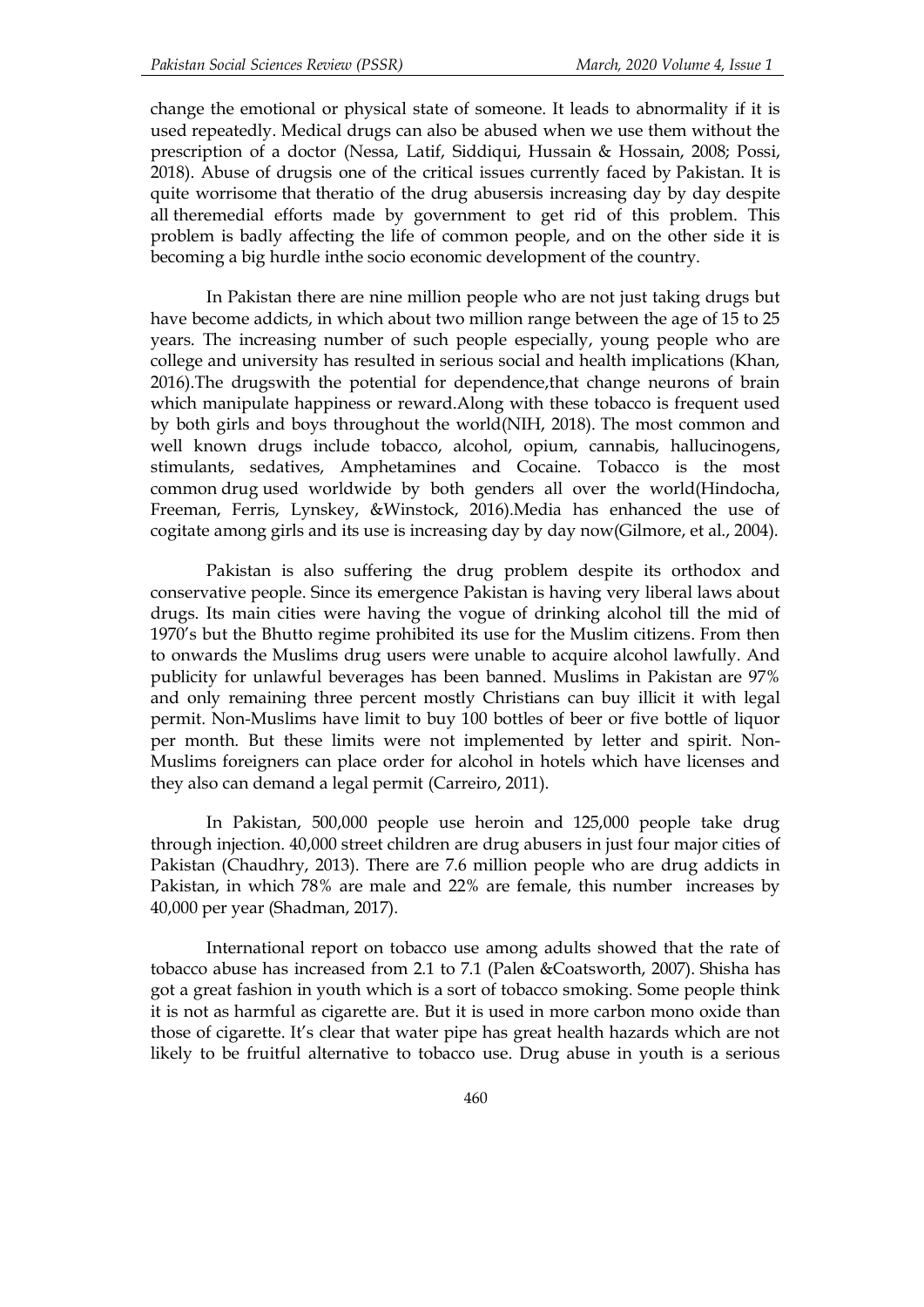issue, the students frequently resort towards drug abuse. The biggest problem of this period is to locate growth and peer compatibility (Adlaf, Gliksman, Demers, & Newton-Taylor, 2001). To fulfil the demands of higher education, coping academic stresses, meeting the wishes of families and society, beginning informal relationships and commitments, the students are prone to develop different psychological problems (Eisenberg, Gollust, Golberstein, & Hefner., 2007;Benton, Robertson, Tseng, Newton, & Benton, 2003;Stanley & Manthorpe, 2001; Erickson Cornish, Riva, Henderson, Kominars, & McIntosh, 2000;Adelekan, 1996). One male student out of 10 at college or university level is a drug addict. In Pakistan five per cent of adults are drug abusers and their increasing rate is seven percent per year (Khan, 2016).

A golden period starts when a young student enters into university life which has a complete liberty from parents' supervision and be a part of new groups. This period lets him to enjoy formally prohibited things and start adventures. The factors that compel him to abuse drugs are curiosity, fellows and social influence. The major reasons for drug abuse are due to pressure caused by their peer (96%), educational stress (90%) and inquisitiveness (88%). According to a study, tobacco was used in various ways in India, such as overall tobacco users (28.8%), 87.5% were smokers, chewers 37.5%.the results are reflected that boarders were more users than those of non- boarders (Puthia, Yadav & Kotwal, 2017).The peer influence played a key role in tobacco smoking. The fellows imitated in the use of alcohol and tobacco.

#### **Literature Review**

Drugs are substances due to their chemical influences alter the natural working of biological functioning of human body (Hamid, 2002). Drug refers to a substance that is deliberately taken in order to obtain some desirable effects. Some of the drugs are medical drugs that are used to treat illness whereas some of them are taken because of their pleasurable effects (Iversen, 2016). The drugs may prove beneficial in case of medicines which may be prescribed by the doctor. Some nonmedical drugs are producing harmful effects (Patrecia, 2014).

# **Symptoms of Drug Addict**

Parents should notice and identify changes they feel taking place in their children behaviors by paying attention to these symptoms: extreme weight loss in few days, feeling no hunger, having some difficulty in breathing and becoming tired soon, liking of remaining outside the home, demanding money frequently, feeling happy in loneliness, sleeping long time, remaining lazy, face becoming pale, tremors in fingers, having stomach issue especially constipation, work and studies also disturbed or even feel irregularity, take less interest in the task of everyday life, eyes remain red, unclear speech and dark circles under the eyes (Qasim, 2015).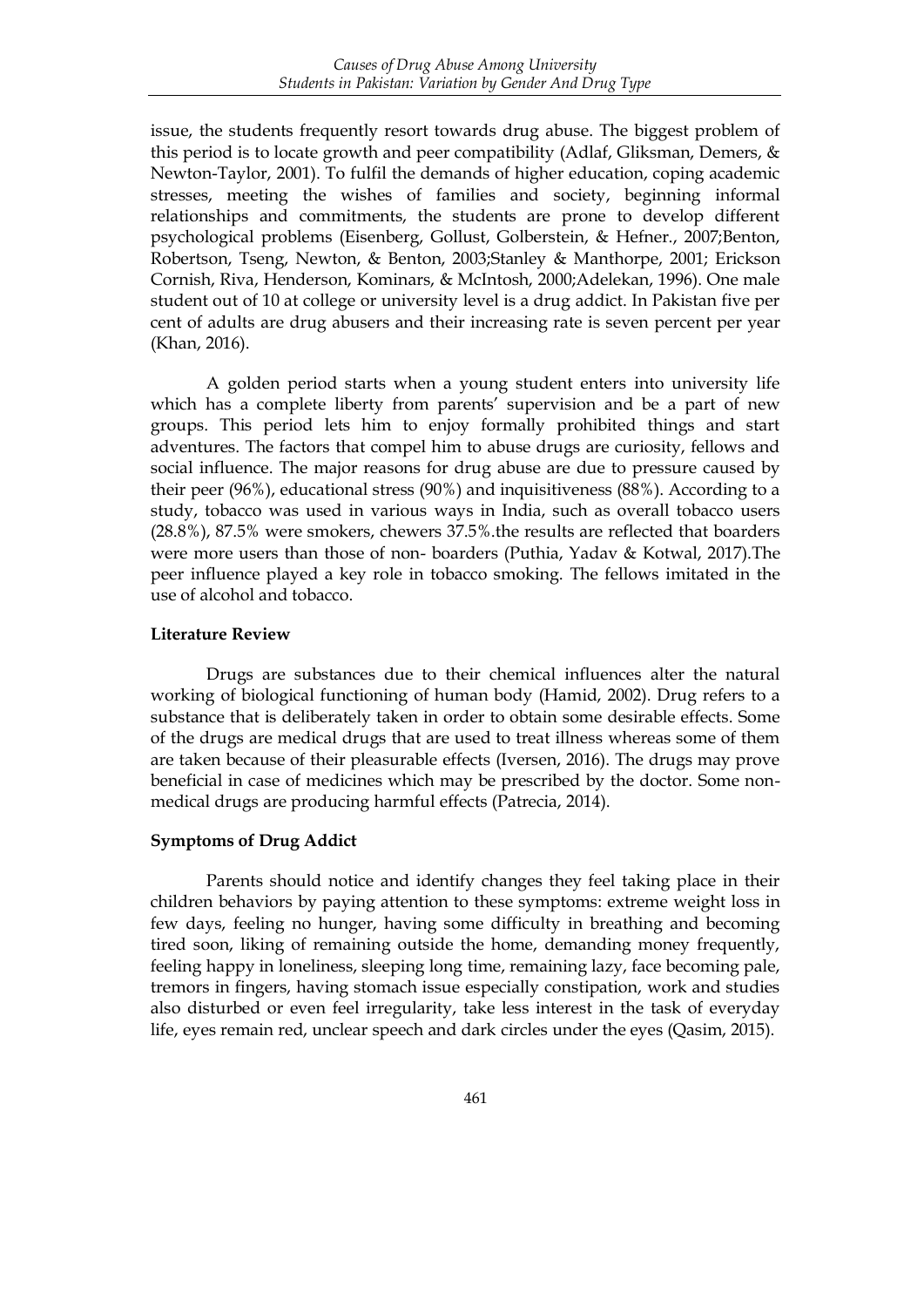## **Causes of Drug Abuse**

There are many reasons that can lead to illegal use of drugs (Glantz &Hartel, 1999), whih may be some sort of tension that may be associated with any field of life; unhappiness or depression either due to personal or professional reasons, company of such friends who use drugs; the effort to adopt modern life style: having no job: lack of parental attention, feeling some sort of boredom: sense of curiosity to try new things and having leisure, cheap and easy access to drugs (Qasim, 2015; Zaman, et al., 2015; Masood & Sahar, 2014). The major reason behind the alarming increase of drug users in Pakistan is that they are completely supported by the people who have authority, wealth and power. And the other reason is its cheap and easy availability in our country. Pakistan is become exporters as well importer of drugs. In Pakistan, almost 25% to 44% of students are involved in illegal drug (Khattak, N., Khattak, & Ullah, 2012).

#### **Drug Abuse among Students by their Gender**

Various literatures show that there is a great difference among girls and boys about the drug abuse, female students use less drugs as compared to males (Lemelin, Lussier, Sabourin, Brassard and Naud, 2014; Webster, Chaiton and Kirst, 2014; Becker, Perry &Westenbroek 2012). Maier, Liechti, Herzig and Schaub (2013) also showed about Switzerland male students who use methylphenidate (3.1%) and female (1.5%) students. (Salameh, Jomaa, Issa, Farhat, Zeghondi, Gerges, Sabbagh, Chaaya, Barbour, Waked, Salame, Saadallah- Zeidan and Baldi 2014; Goreishi and Shajari 2013) carried out a study on students of Iranian university, whose results were 40.3% drug abusers among them, 56% were men whereas 44% werewomen students. In their cluster analysis on American students, Primack, Kim, Shensa, Sidani, Barnett and Switzer (2012) found that smoking cigarette was higher (61%) in clusters with the highest number of males than in clusters with the highest number of females (28%). In this analysis, compared to females, males had an odds ratio of 4.19 (95% CI 3.37-4.43) to be smokers (Primack, et.al., 2012).

A study conducted on Rwandan youths regarding substance abuse also showed that substance abuse among males (67.03%) was more than that of females (36.92%) (Kanyoni, Gishoma&Ndahindwa, 2015).Rezahosseini, Omid, Roohbakhsh, Tavakolian, and Assar (2014) carried a study aimed at determining how frequently drug is abused by university students in Iran. A sample of 1,260 students was taken; mean age of those students was 21.35 years. According to the results of that study,94 students that were 7.4% used Benzodiazepines, 159 students used cigarettes that were 12.6%, 60 students used tobacco alcoholic drinks that were 4.7%, opiates was used by 42 students that were 3.3%, Forty three students means 3.4% students used methylphenidate in the last 6 months.

Zaman, et. al., (2015) took sample of 50 students to find out at which ratio university students abused drugs. According to the results, there are huge numbers of students who are abusing drugs. Behind this there were many different factors i.e., hopelessness, nervousness, pressure of peer, or any psychological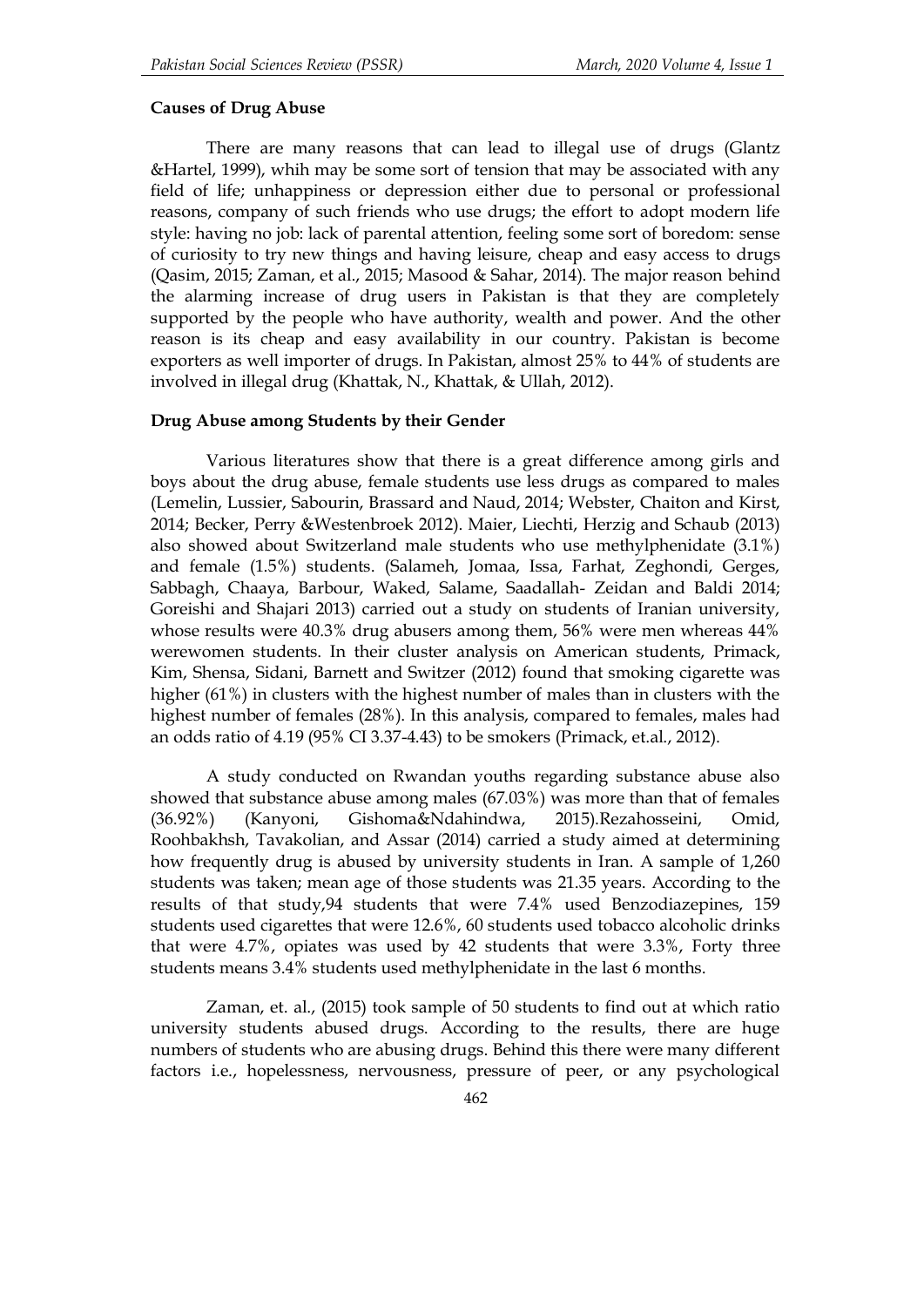chaos. Frequent drugs are marijuana, hashish, heroin, opium, alcohol and cocaine. Males are more inclined to abusing drugs as compared to females. Private sector students abused more drugs as compared to Government sector. Usman, et al. (2017), described in their study that90.6% of the male university students already had awareness about drugs through their friends while the female students came to know by internet media. Majority of the university students considered drug abuse is unlawful on religious base(Usman, et. al, 2017).

# **Drug Abuse among Students by Their Type**

Kalsoom, Azeemi, and Farid, 2013 conducted a study in Peshawar by taking the sample size of 300 students who studied in three different universities by having medical screening test to identify types of drugs which they were using. After analyzing the data the results were showed that tobacco was at the top among both male and female students. Further we also came to know that the males were much more in number as compared to female who abused drugs. Furthermore, the hostalizers were greater in number as compared to nonhostalizerswho were prone to drugs abuse.

The boarder students are usually associated with personality traits such as punctual, amiable, truthful, liable and compatible etc. while living in hostels they learn to reconcile their activities with different individuals which increases their tolerance level. Their stay in boarding prepares them to face the various challenges of life. Different genre of students are living hostels who impel their fellows to abuse drugs. The results of the study are very fruitful to improve the services of hostels in Pakistan (Iftikhar & Ajmal, 2015).

Substance use is being more common during college days, due to educational stress, influence of friends, curiosity, popularity and easy availability of certain drugs.Men are more likely to engage in substance abuse. This was supposed to be more common in hostels. A study was carried out on the professional male students who were living in boarding places to assess the extent and harmful effects of drugs that they used by comparing the results of males and females. Study carried out by Sarkar, Roy and Singh, (2018) found that the most commonly abused substances in government engineering college students were cannabis and tobacco High level of substance abuse was found to be present among male engineering students staying at hostels (Sarkar, Roy, & Singh, 2018).

## **Methodology**

The paradigm of the study was interpretive, qualitative approach was used. The design of the study was phenomenology. The general population of interest to the study includes all drug abusing university students of Pakistan. Purposive snowball sampling technique was used, through which the researcher interviewed the specific people with personal experiences on the subject matter.The data collection procedure was consisted of exploratory data collection in the form of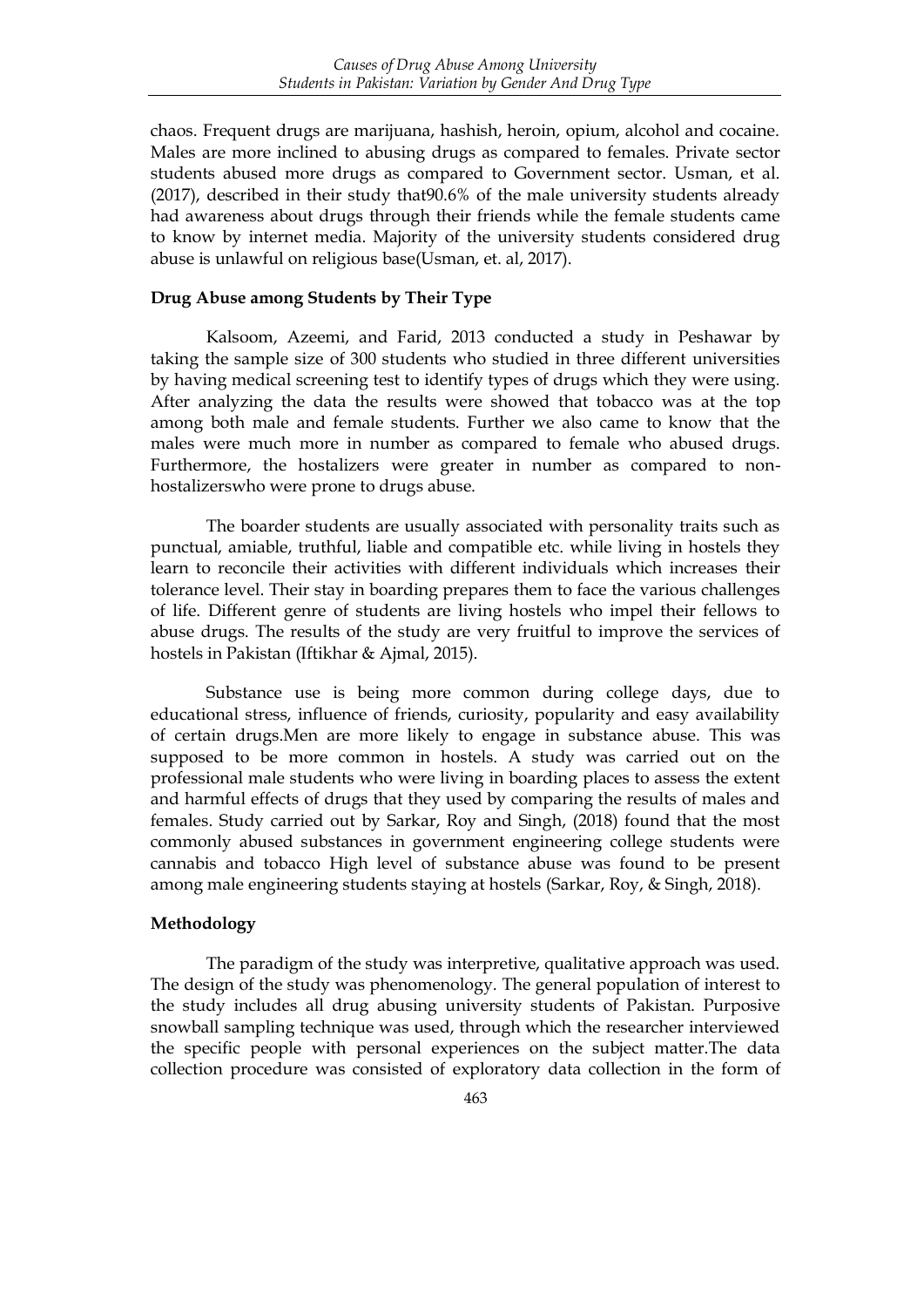semi-structured interviews with the eight drug abusing male and female university students. Interviews were conducted during the months of April to June 2019 at homes, universities, hostels, cafes, natural settings and recorded as well. All interviews were conducted by the researcher in English, however, respondents were given the chance to express themselves in their local language if they wanted.

## **Findings and Discussion**

Data was collected through the interviews were transcribed followed by thematic analysis by the researcher. Description of the thematic analysis is described as under:

#### **Theme 1: Intrapersonal factors**

Among the respondents some of the view that the personal traits contributed much more to determine drug abuse than those of external factors. The individualized decision whether he or she plays key role to be involved in drug abuse. Curiosity persuaded them to use drugs. Two of the female students who lived at hostels said that they started using drugs in the form of cigarette, shisha and sedatives by following their friends to pretend as modern. Afterwards they continue towards consuming different types of drugs like cannabis, cocaine, alcohol. Female day scholars are also drug abusers but the ratio is found less as compare to hostelized female students. The day scholars revealed that they have noticed that their parents have check on them which resist them to abuse drug. On the other hand male students revealed that they frequently used drugs either they live in hotel or not to pretend themselves modern and mature. Five of the students explained that they try to escape from stressful situations like under pressure in studies, unemployment and broken family situation.

Findings of Glozah et. al, (2015) strengthen the results of current study, who claimed self-reliance is significant factor in personal interest that involves whether one should engage or not in dangerous activities even in drug abuse (Bannink et. al, 2015).

## **Theme 2: Interpersonal Factors**

Relationship with others such as family and fellows influence determine a factor to abuse drug among university students appeared as second theme. The respondents think that family background of students plays a significant role to drug abuse. Parents can use their influence to preclude their children from drug abusing (Matejovicova, Trandzik, Schlarmannova, Boledovicova, &Veleminsky, 2015). According to the respondent there exists a lot of fellow influences among students of university that compel them to abuse drug. Few of them imitate their fellows to reconcile with them who used different types of drugs like sedatives, ecstasy pills, shisha, cannabis (Charas), injected drug, cocaine and alcohol (Murree Brewery, whisky, vodka). Students responded that they usually copied their family members in drug abuse. Similar results were presented in the studies of Jurcik, et.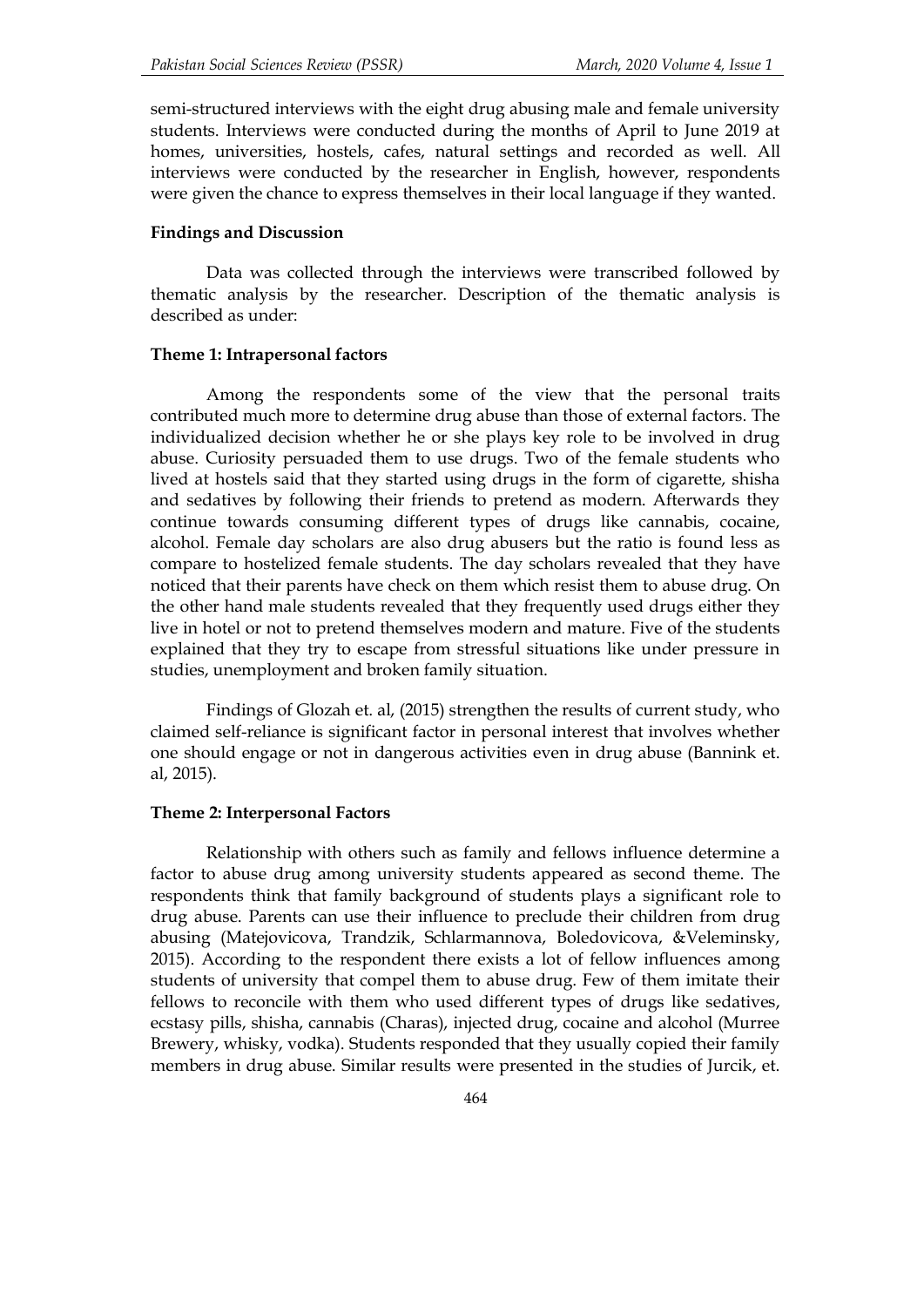al., in 2013 and Kassa, et. al., in 2014, students whose families were involved in drug abuse were inclined to do the same. The results of this research are incompatible with former researches concerning with the effect of social influence of drug abuse. Literatures show social amiability enhances the possibility of drug abuse (Alsanosy et al 2013; Lemelin et al 2014;Gebreslassie et al 2013; Birhanu et al 2014).

# **Theme 3: The institution**

The university environment promotes drug abuse (Mennis, Stahler, & Mason, 2016). The respondents of this research have indicated various factors related to institutions. Three of respondents explained that a number of university teachers abuse drugs. One of the participants said that he noticed his university teachers' and students both buy drugs from the same seller. This encourages them to continue drugs abuse. The result of this study is consistent with the results of previously conducted studies by Kassa and Deyno (2014) and Asgedom (2017) explained that students may adopt drug abuse by following their university teachers.

# **Conclusion and Recommendations**

The Results of this research showed that hazardous drugs such as heroin and cocaine are less abused among university students. Whereas sedatives, ecstasy pills, shisha, cannabis (Charas), injected drug and alcohol (Murree Brewery, whisky, vodka) are commonly abused drugs by university students of division Lahore. Besides results of this study show that the ratio of drug abuse is high in male and hostelized students in comparison to female and non-boarder students.

There is a need to pay attention from government and administration of universities to reduce the abuse drugs among their students. To aware the students about the severe consequences of drug abuse, a curriculum should be designed. Students should know their worth and family reputation and avoid to involve in such obnoxious activities.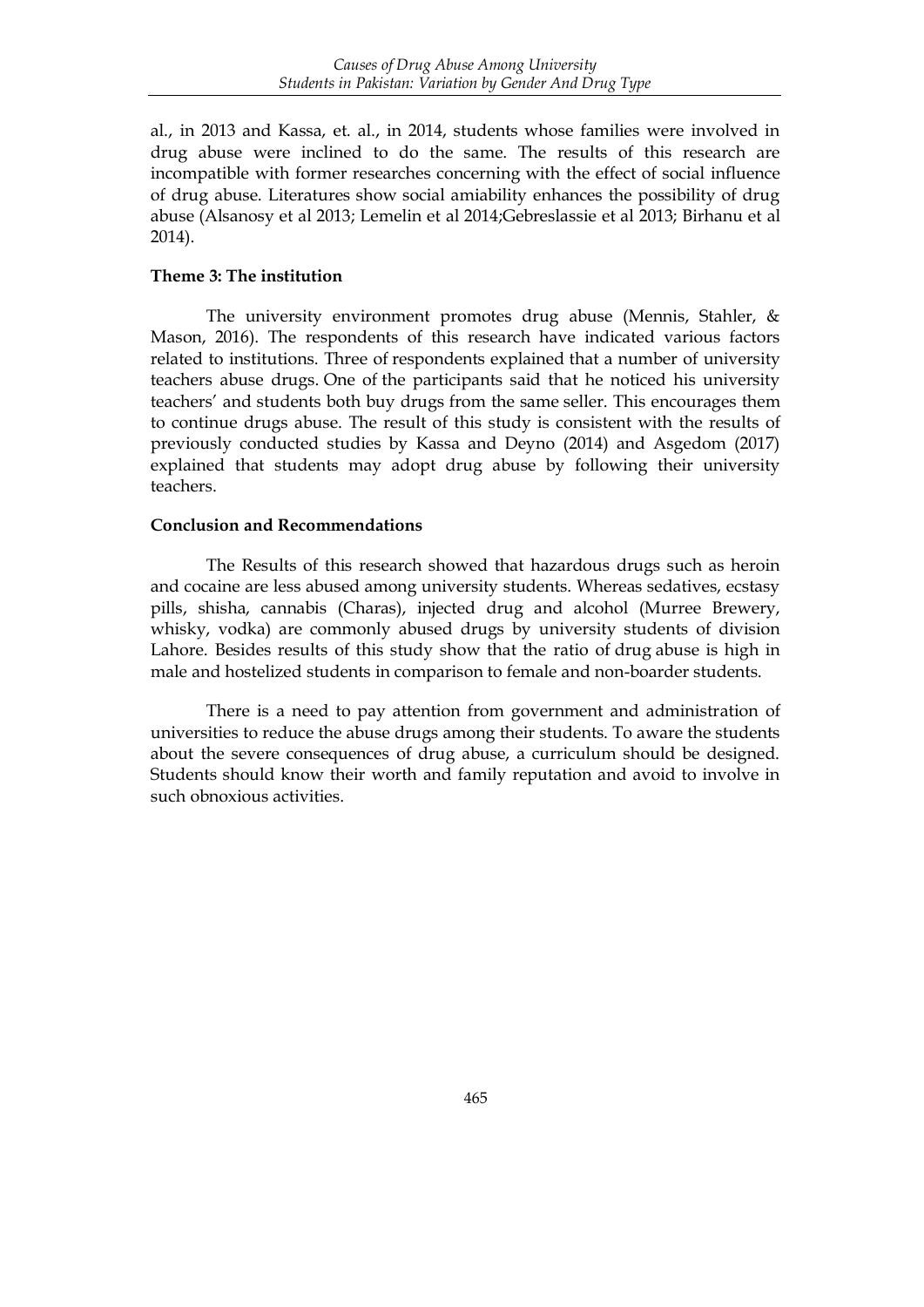## **References**

- Adelekan, M. L. (1996). West African Subregion: An overview of substance abuse problems. . *Drugs: Education, Prevention and Policy, 3 (3)*, 231-237.
- Adlaf, E. M., Gliksman, L., Demers, A., & Newton-Taylor, B. (2001). The prevalence of elevated psychological distress among Canadian undergraduates: Findings from the 1998 Canadian Campus Survey. *Journal of American College Health, 50 (2)*, 67-72.
- Asgedom, T. T. (2017). *SUBSTANCE ABUSE AMONG UNDERGRADUATE STUDENTS AT A UNIVERSITY IN ETHIOPIA.* University of South Africa.
- Benton, S. A., Robertson, J. M., Tseng, W.-C., Newton, F. B., & Benton, S. L. (2003). Changes in counseling center client problems across 13 years. *Professional Psychology: Research and practice, 34 (1)*, 66-72.
- Carreiro, H. (2011). *Matador Network.* Retrieved from Guide to drinking and buying alcohol in Pakistan: https://matadornetwork.com/nights/guide-to-drinkingand-buying-alcohol-in-pakistan/
- Chaudhry, P. D. (2013, 6 26). *Interface.edu.pk.* Retrieved from Interface.edu.pk.com: https://www.interface.edu.pk/students/June-09/Drug-use-in-collegesuniversities-growing.asp
- Eisenberg, D., Gollust, S. E., Golberstein, E., & Hefner., J. L. (2007). Prevalence and correlates of depression, anxiety, and suicidality among university students. *American journal of orthopsychiatry, 77 (4)*, 534-542.
- Erickson Cornish, J. A., Riva, M. T., Henderson, M. C., Kominars, K. D., & McIntosh, S. (2000). Perceived distress in university counseling center clients across a six-year period. *Journal of College Student Development*, 104-109.
- Gilmore, A., Pomerleau, J., McKee, M., Rose, R., Haerpfer, C. W., Rotman, D., & Tumanov, S. (2004). Prevalence of Smoking in 8 Countries of the Former Soviet Union: Results From the Living Conditions, Lifestyles and Health Study. *American Journal of Public Health*, 94 (12), 2177-2187.
- Glantz, M. D., & Hartel, C. R. (1999). *Drug abuse: Origins & interventions. .* American Psychological Association.
- Hamid, G. (2002). *Drugs and addictive behaviour: a guide to treatment. .* united kingdom: Cambridge University Press.
- Haveles, E. B. (2014). *Applied Pharmacology for the Dental Hygienist-E-Book.* USA: Elsevier Health Sciences.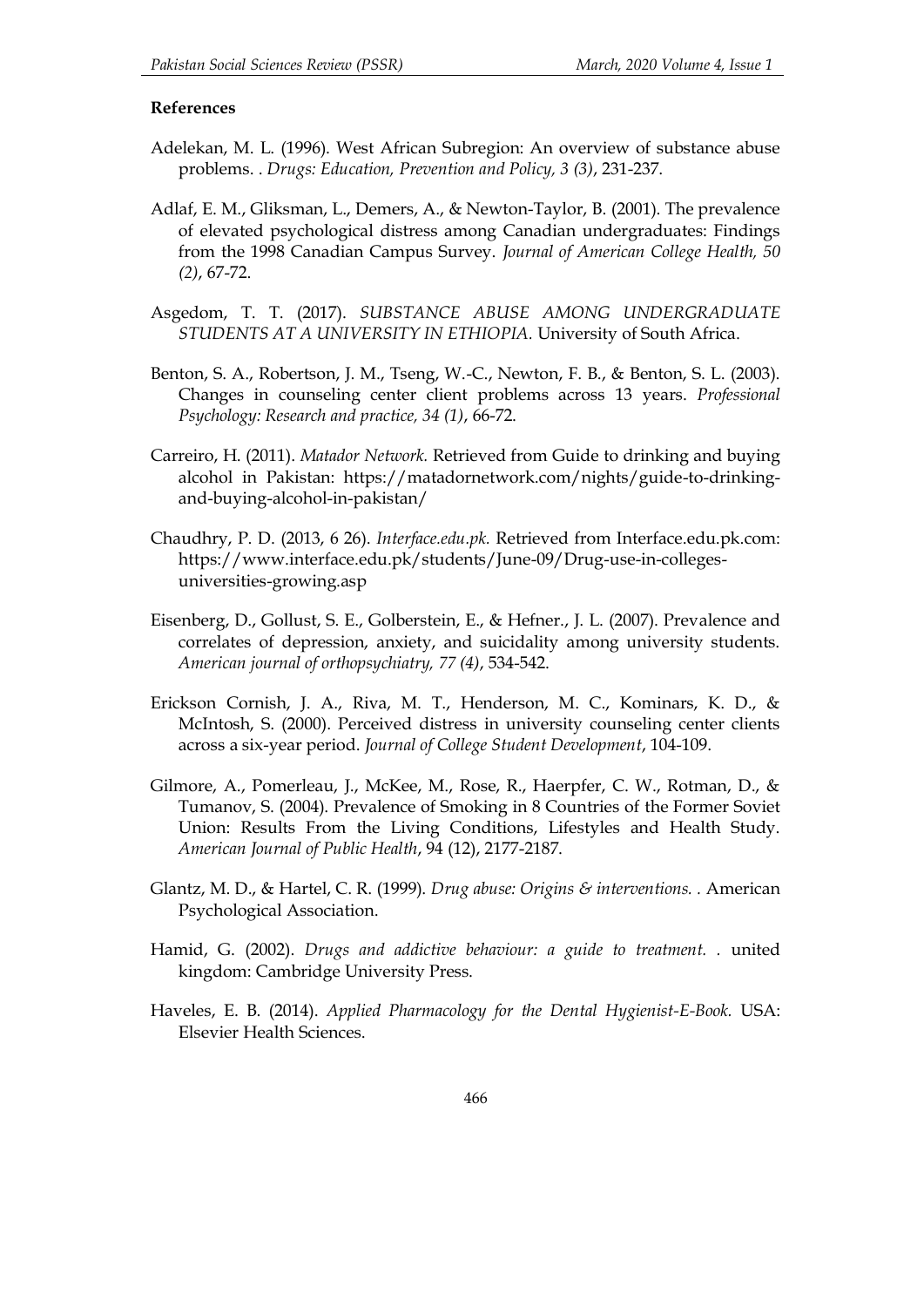- Hindocha, C., Freeman, T. P., Ferris, J. A., Lynskey, M. T., & Winstock, A. R. (2016). No smoke without tobacco: a global overview of cannabis and tobacco routes of administration and their association with intention to quit. Frontiers in psychiatry, 7, 1. *Frontiers in psychiatry*, 7, (1), 104.
- Iftikhar, A., & Ajmal, A. (2015). A Qualitative Study Investigating the Impact of Hostel Life. *Int J Emergency Mental Health Human Resilience*, 17(2), 511-5.
- Iversen, L. (2016). *Drugs: a very short introduction.* unnited states of Amarica: Oxford University Press.
- Kalsoom, U. e., Azeemi, M. M., & Farid, K. (2013). SUBSTANCE USE AMONG STUDENTS OF PROFESSIONAL INSTITUTES OF KHYBER PAKHTUNKHWA. *JPMI, 28 (1)*, 53-57.
- Khan, S. (2016, 11 19). *Pakistan Observer.* Retrieved from Pakistan Observer.com: https://pakobserver.net/drug-abuse/
- Khattak, M. A., N. I., Khattak, S. R., & Ullah, I. (2012). Influence of drugs on student performance: a qualitative study in Pakistan university students. *Interdis J Contem Res Bus,* , 826-838.
- Masood, S., & Sahar, N. U. (2014). An exploratory research on the role of family in youth's drug addiction. *Health Psychology & Behavioural Medicine, 2 (1)*, 820-832.
- Matejovicova, B., Trandzik, J., Schlarmannova, J., Boledovicova, M., & Veleminsky, M. (2015). Illegal Drug Use among Female University Students in Slovakia. *Medical Science Monitor: International Medical Journal of Experimental and Clinical Research*, 21, 245-261.
- Mennis, J., Stahler, G. J., & Mason, M. J. (2016). Risky Substance Use Environments and Addiction: A New Frontier for Environmental Justice Research. *International journal of environmental research and public health*, 13 (6), 607.
- Nessa, Latif, Siddiqui, Hussain, & Hossain. (2008). Drug abuse and addiction. *Mymensingh medical journal: MMJ*, 227-235.
- NIH. (2018, July ). *Drugs, Brains, and Behavior: The Science of Addiction.* Retrieved from National Institute on Drug Abuse: https://www.drugabuse.gov/publications/drugs-brains-behavior-scienceaddiction/drugs-brain
- Palen, L.-A., & Coatsworth, J. D. (2007). Activity-based identity experiences and their relations to problem behavior and psychological well-being in adolescence. . *Journal of adolescence, 30(5)*, 721-737.